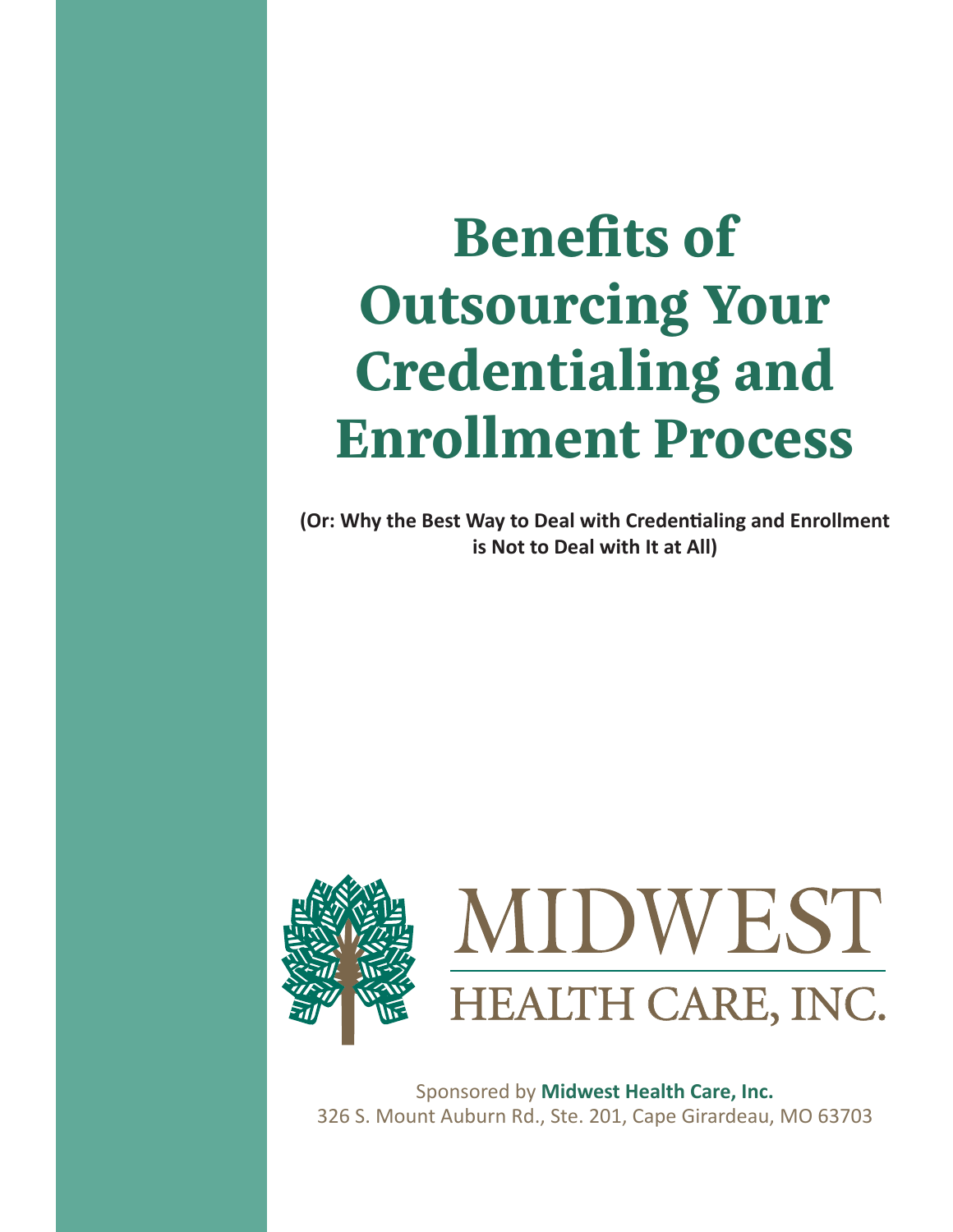## **BENEFITS OF OUTSOURCING YOUR CREDENTIALI NG AND ENROLLM ENT PROCESS**



*...the entire* 

model—from small rural clinics to large hospitals, and everything in between rests on the foundation of proper medical credentialing, enrollment, and privileging.

It would hardly be an exaggeration to say that the entire healthcare business

This is because the entire system is designed to assess and certify the competency of providers. And when a solid, dependable system of credentialing, enrollment, and privileging is not in place, patient safety may be compromised.

Of course, most patients aren't even aware (or, at best, are only vaguely aware) that such a system exists, but they nevertheless rely on the healthcare system to ensure that they are treated by competent medical professionals. And when patients aren't happy with their treatment, the result is often malpractice lawsuits and claims of negligent credentialing.

But patient safety isn't the only benefit. Healthcare providers benefit greatly from the credentialing and enrollment system, as it allows them to become in-network providers with a number of payers, bringing stability, consistency, and predictability to medical billing. In addition, providers benefit from indirect advertising through online provider network directories, allowing them to tap into existing carrier patient bases.

Patients benefit from the system because the practice's medical claims billing services take care of working with the patient's insurance carrier. Plus, there are fewer surprises on costs when visiting in-network providers. This leads to higher overall patient satisfaction (STAT MedCare, 2020).

The flipside is that problems can occur when the system isn't used as it's intended. For example, for practices, the out-of-network option is less stable, especially for new, small, or growing practices, because they don't have a definable patient base available through a carrier affiliation.

In addition, when practitioners choose to provide out-of-network care, carriers will typically reimburse only the "usual and customary" rate, with the balance left to the patient. Patients today expect, even demand, to use their health insurance benefits when receiving health care rather than paying out-of-pocket or out-of-network, and patient satisfaction drops if they can't use their benefits (STAT MedCare, 2020).

*healthcare business model...rests on the foundation of proper medical credentialing, enrollment, and privileging.*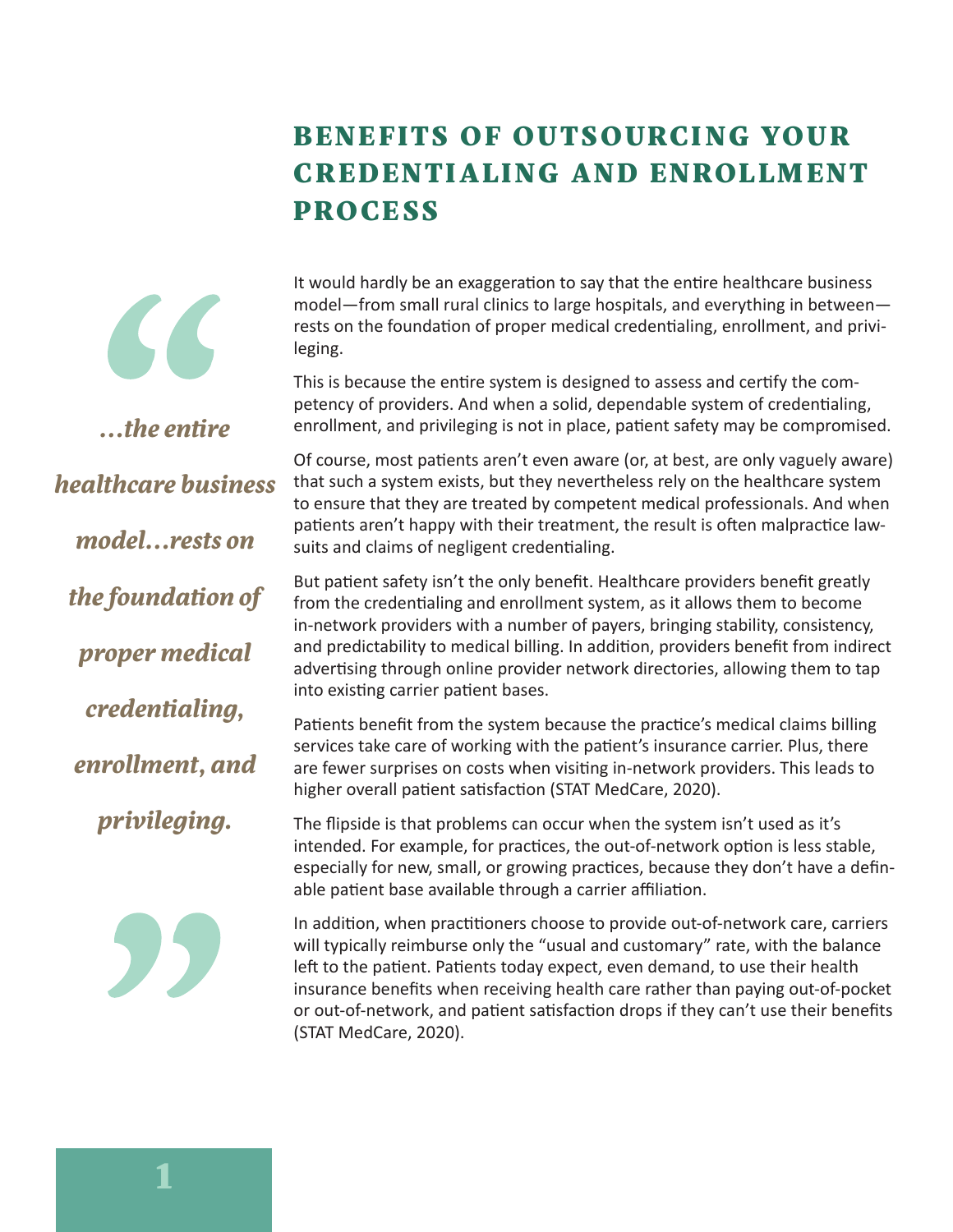#### **THE PROCESS**

As important as credentialing and enrollment are to the medical system, it's nevertheless a daunting task for any medical practice to stay on top of everything that needs to be done to stay compliant. It typically involves many people and multiple steps carried out over a period of months.

Despite many calls in recent years to streamline the process through new technologies and other efficiencies, the process of credentialing practitioners and enrolling them in numerous payers' programs is still a decentralized, primarily manual, heavily paper-based and time-consuming process.

For example, in a small hospital system, the process typically consists of the following steps:

- Practitioners complete an initial stack of documents, including a lengthy Application for Medical Staff Appointment form accompanied by a checklist of other documents that must be submitted in order to create the practitioner's credential file.
- Next, hard copies of these forms are made, and the hospital's Medical Staff Services team starts primary source verification, checking the practitioner's file against primary and third-party sources. While some information can be obtained quickly, other documentation, like medical education and malpractice insurance coverage, often takes 4-6 weeks to verify.
- After the practitioner's credentials file is compiled, it is reviewed by someone with authority to move it forward for a committee review, usually the relevant Department Chief. If all looks satisfactory, it is scheduled for review by the Credentials Committee.
- The committee meets and reads any number of new applications and reappointments. The credentials files may be anywhere from 40 to over 100 pages long and each one often takes 20-30 minutes to review. The committee decides what services the practitioner should be privileged to perform.
- Once approved by the committee, the practitioner is recommended for privileges and the file is prepared for final approval by the corporate Board of Directors. If all goes well at the board meeting, privileges are granted.
- Once approval has been granted, the lengthy enrollment process officially begins. I say "officially" because the truth is that, in order to shorten the overall process, most administrators start the enrollment process rolling even before the practitioner has officially been granted privileges.
- Information from the practitioner's file is transcribed, copied, and attached to the proper enrollment forms for each payer and submitted for their own review and approval. Practitioners, on average, are enrolled with 20-25 different insurance payers, and each payer can take from several weeks to several months to complete their own review of the documentation, with approval times often taking 90 to 120 days.
- If the practitioner will be performing services at multiple locations in the system, the process above often must be repeated at each site due to system incompatibilities and siloed processes at each facility (Bailey Southwell & Co, 2018; Becker's Hospital Review, 2020; Santech Solution, Inc., 2013).

*It's...a daunting task for any medical practice to stay on top of everything that needs to be done to stay compliant.*

 $\epsilon$ 

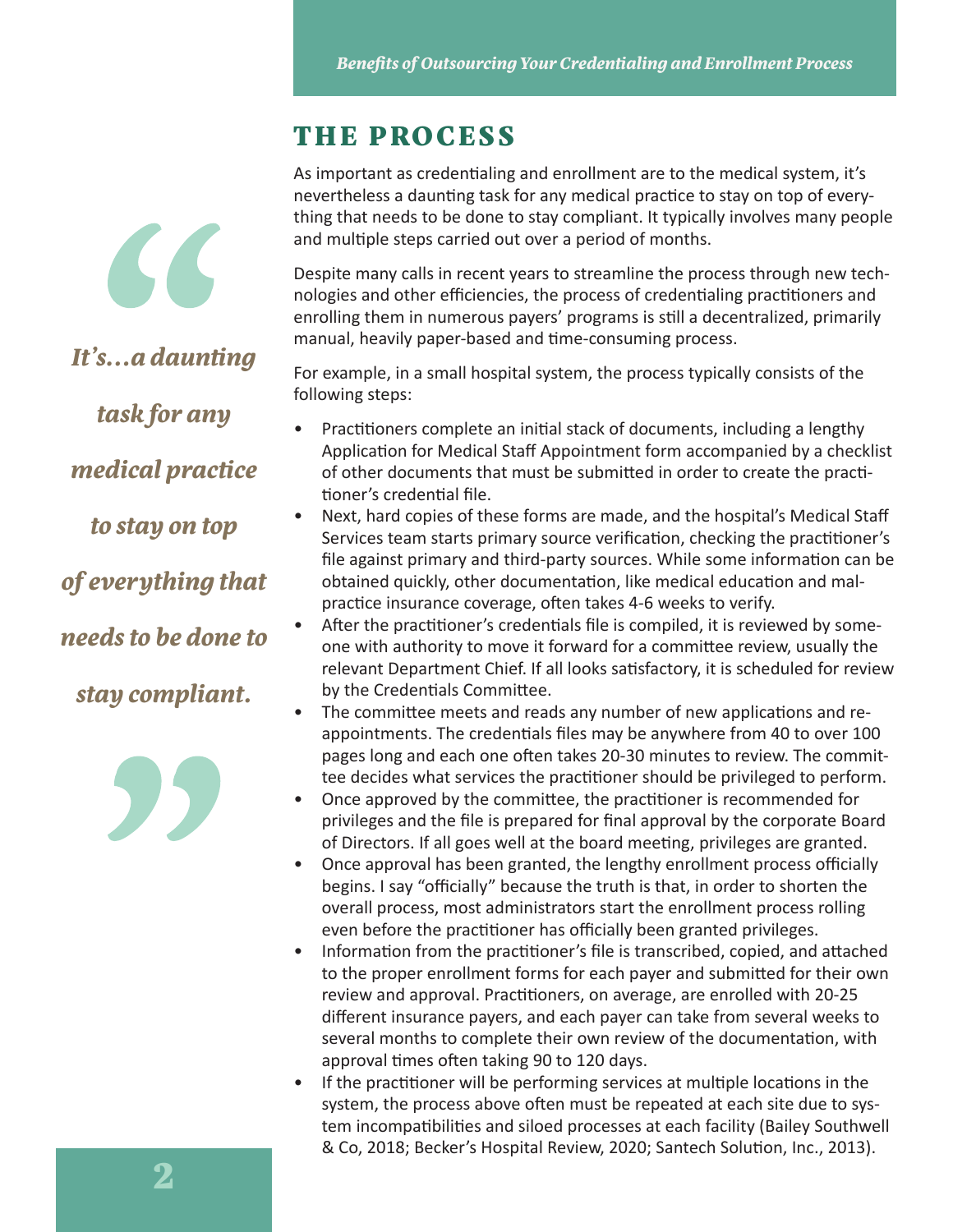It's plain to see that there are two major problems healthcare providers must deal with when credentialing and enrolling practitioners:

- 1. *The process is extremely complex.* There are many steps, and a number of people are involved. As a result, there are multiple opportunities for mistakes to be made, and whenever a mistake happens (a document doesn't get copied and included in a file, for instance), delays inevitably result. Which leads us to…
- 2. *The process takes a great deal of time.* Altogether, credentialing and enrollment can take three to six months for each provider, even when everything goes without a hitch (STAT MedCare, LLC, 2020).

Additionally, a third problem often occurs due to the fact that most payers **do not allow retroactive reimbursement** for services performed prior to enrollment. This means that a practitioner may end up performing services for which the practice **won't be reimbursed,** which negatively impacts the practice's bottom line.

#### **SPECIFIC CHALLENGES**

If we needed any more convincing that the credentialing and enrollment process is difficult for everyone involved, all we have to do is look at data from annual surveys of medical professionals.

One such survey found that nearly a third (32.6%) of medical services professionals say that they are either "dissatisfied" or only "somewhat satisfied" with the process in their practices, while 36.1% categorized their organization's onboarding process as either "challenged" or "SOS" (meaning that "immediate and widespread improvement opportunities are urgently needed").

And the dissatisfaction with the process is felt by the medical practitioners, as well. Only 24% of practitioners state that they are "well satisfied" or "extremely satisfied" with the onboarding process, leaving 76% who say that they see need for improvement (VerityStream, 2019).

Anyone involved with any part of the credentialing and enrollment process knows that it's extremely complex and maddeningly time-consuming, but it's instructive to look at the specific challenges that contribute to the complexity.

Here is a list of some of the most important complicating factors:

*Inadequate Staffing:* Every doctor, nurse practitioner, physician's assistant, and many therapists must be credentialed. The amount of material that needs to be verified for accuracy is overwhelming. And most medical practices don't allocate enough people or resources to the process, leading to stressed, overworked staff and less revenue (Advantum Health, n.d.).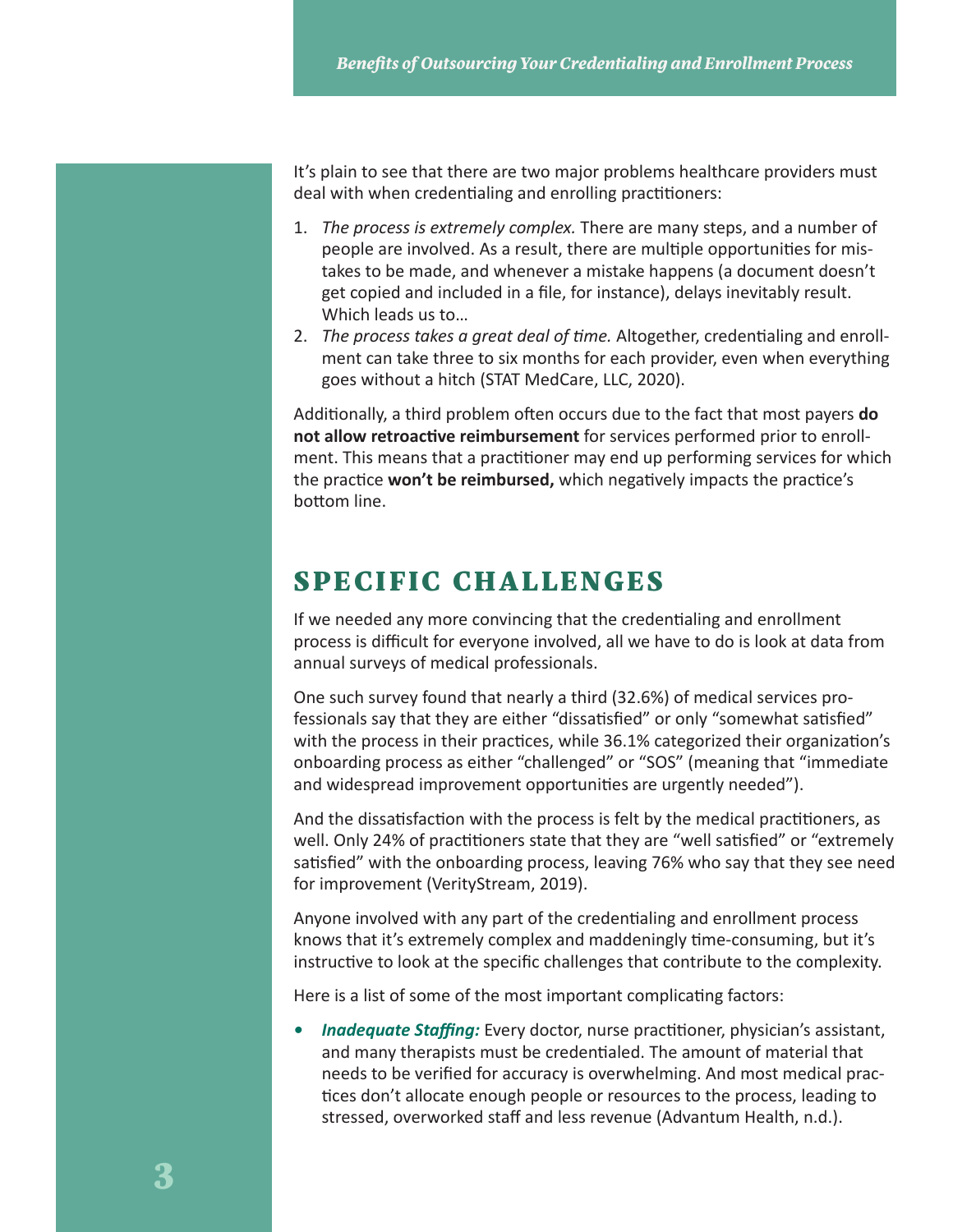- **Overwhelming Numbers:** There are a lot of healthcare workers, and the numbers are only increasing. There are currently approximately 1.5 million practitioners in the United States, and due to the increasing need for healthcare services for the aging population, healthcare practitioners are forecast to be among the fastest growing job sectors in the country (Bailey Southwell & Co., 2018).
- *• Lengthy Forms:* The applications practitioners are required to fill out are often 30 to 50 pages long (Bailey Southwell & Co., 2018).
- *• Multiple Locations:* A practitioner must maintain credentials at every facility at which he or she practices.
- *• Many Payers:* The average practitioner has at least 30 payer relationships (Bailey Southwell & Co., 2018).
- *• Differing Forms and Processes:* Every payer's forms and processes differ from everyone else's. The lack of uniformity can cause errors in filing, which can delay enrollment.
- *• Paperwork:* Most medical practices still rely on antiquated tracking methods, with much still done on paper or in Excel spreadsheets not designed for the job.
- *• Mergers and Acquisitions:* There is an increasing trend toward hospitals growing through consolidations, mergers, or acquisitions. When this happens, all credentialing and enrollment records must also be merged to avoid gaps.
- *• State-Specific Requirements:* All states have their own rules and regulations, which can cause another layer of difficulty, especially when a healthcare system runs facilities across multiple states.
- *• Potential Lawsuits:* If someone makes a mistake in licensing or criminal background checks, medical malpractice suits can result, damaging the medical facility's reputation (Advantum Health, n.d.).
- *• Increased Costs, Decreased Revenue:* Between time and labor, the cost to credential and enroll all of a facility's practitioners is a major drag on the budget. Moreover, when a practitioner is not properly enrolled in a healthcare plan, any services performed will have to be written off, leading to reduced revenue for the facility (Encompass Medical, 2018).
- *• Tribal Knowledge:* When the knowledge about the credentialing and enrollment process resides in the minds of a few individuals instead of in well-documented processes, any event that causes a loss of access to those individuals (illness or injury, vacation, retirement, etc.) can seriously disrupt the process.
- *• Staff Stress:* There is so much detailed work that must be managed and tracked (and this management is often in addition to other duties) that staff often gets burned out.
- *• A Never-Ending Process:* Since every practitioner must be re-credentialed (typically every two years) and re-enrolled (typically every three years), the process never ends, adding chronic stress to the mix (Bailey Southwell & Co., 2018).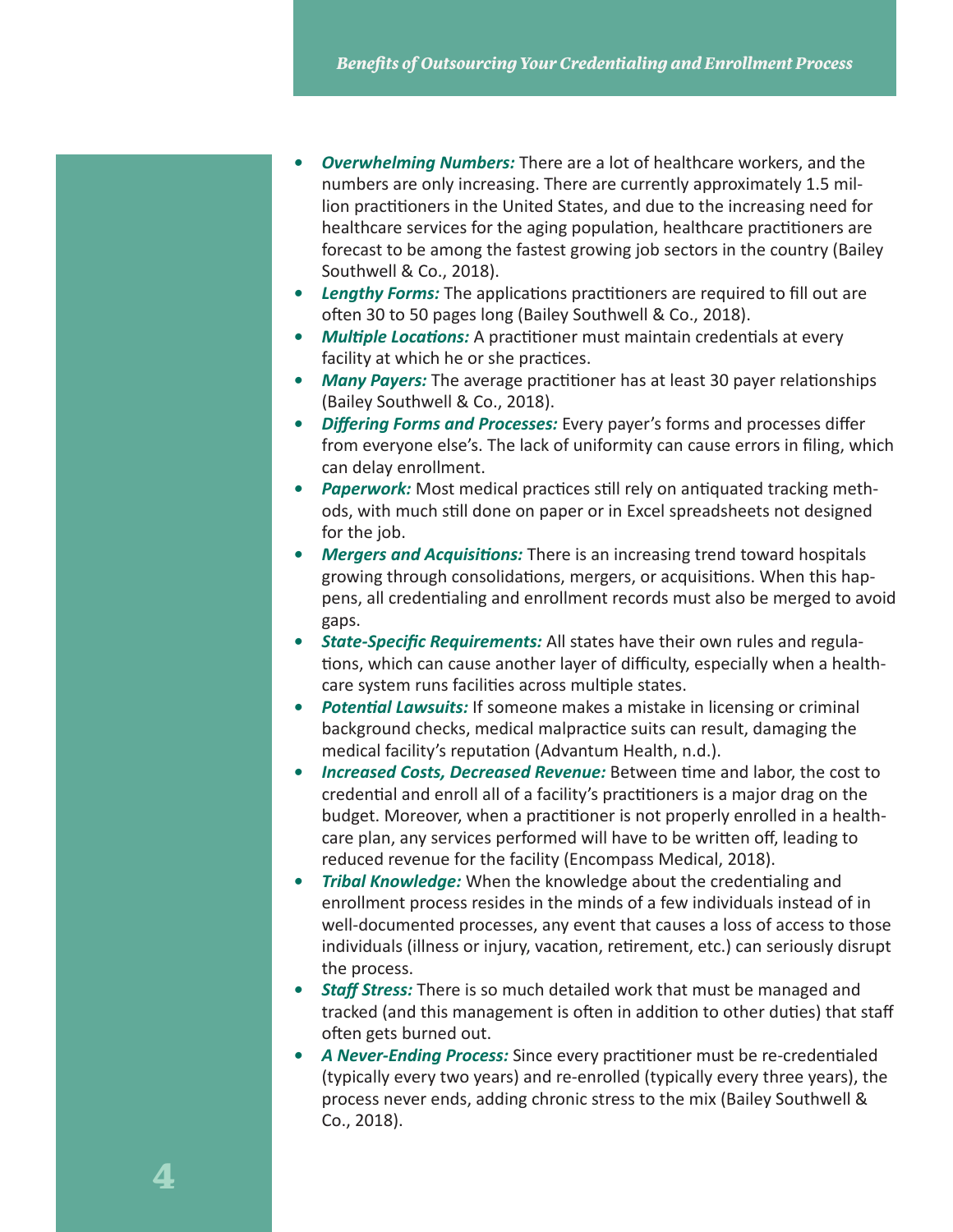#### **HANDLING THE CHALLENGES: FOUR MODELS**

Clearly, the current system used by most medical practices for credentialing and enrollment is, if not completely broken, at least seriously stressed. This situation requires that practices step back and assess the efficacy of their current systems and ask themselves if what they are doing now will continue to be viable if current trends continue. Following are four models that all practices should compare and contrast as they decide how to proceed in the future.

# *Model #1:* **One-to-Many**



The traditional approach for handling credentialing and enrollment has been called the "one-to-many" model. In this model, one specialist handles all parts of the credentialing/enrollment life cycle for multiple practitioners.

This model is usually the first model adopted when a medical practice is new. When the number of practitioners is small, when they work at one or only a few locations, when they participate in a limited number of health plans, and when they have long-term careers (reducing turnover), a single, efficient specialist can keep up with the process for multiple practitioners.

As the sheer volume of practitioners increases, as they add new work locations, as they participate in more health plans, and as the paperwork required becomes increasingly more complex, this model eventually becomes unworkable (Newport Credentialing, 2015).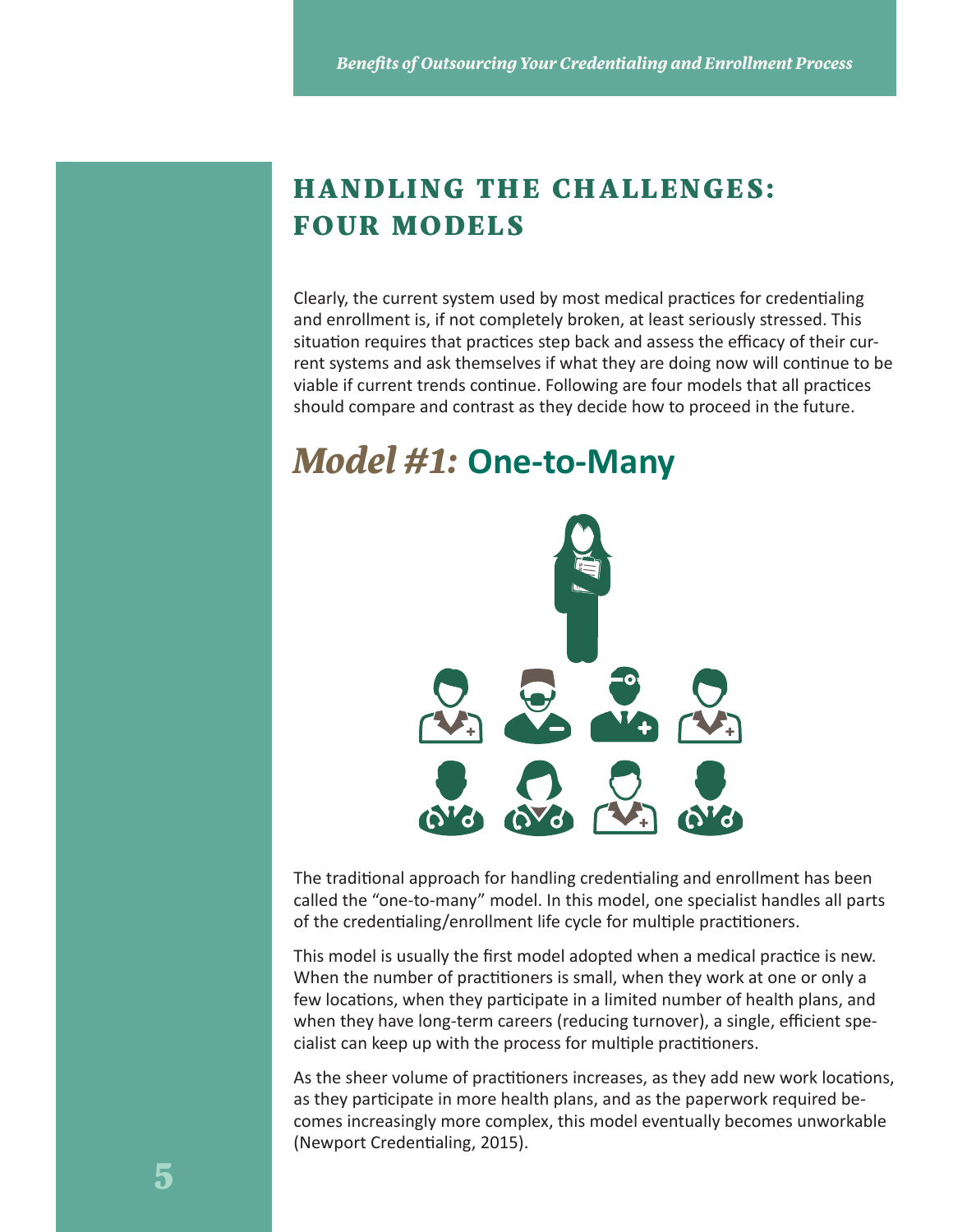# *Model #2:* **Many-to-Many**



One way some medical practices have attempted to solve the problems inherent in the one-to-many model is by breaking the credentialing and enrollment process down into sub-processes and assigning teams of people to deal with all the practitioners flowing through each of the various parts of the process. For example, there might be an initial data entry team, a CAQH re-attestation team, an applications processing team, a credentialing follow-up team, and a re-credentialing team. Each team typically has a manager to oversee the work process.

The advantages of such a system are that (1) team members can become specialists in dealing with one aspect of the overall system, increasing their efficiency, and (2), when one team member has to miss work for a short or even long time, that team member's work can be covered by other team members and the entire process doesn't grind to a halt. The obvious disadvantage for smaller practices is that this model takes a serious investment in staff and training, greatly increasing overhead (Newport Credentialing, 2015).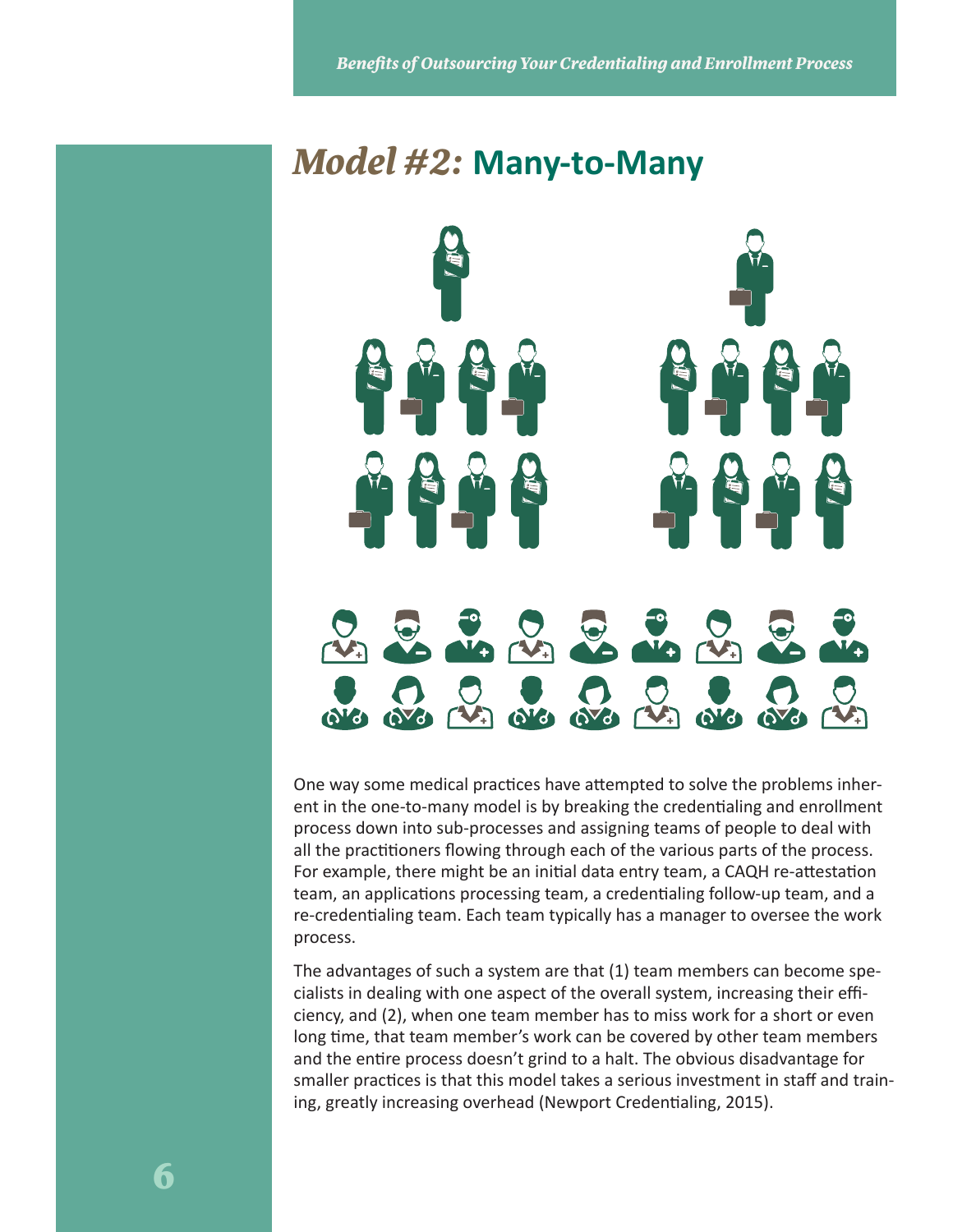# *Model #3:* **Occasional Review**



A third approach is to add an additional layer of oversight to your current procedure. You can do this by having an outside expert review your credentialing and enrollment records periodically. They will look for gaps in your paperwork that exist due to missing or incomplete documentation and advise you on ways to improve your current process (whether you're using a one-to-many model or a many-to-many model).

The advantage of having an outside expert review your process and records is that they bring an objective eye to your current procedures. They may see options for improving deficiencies that you have become so used to that you don't even notice them anymore. The disadvantages are (1) you will have the extra cost to bear for the review and (2) they may recommend large-scale changes that you aren't prepared to make (Med HQ, n.d.).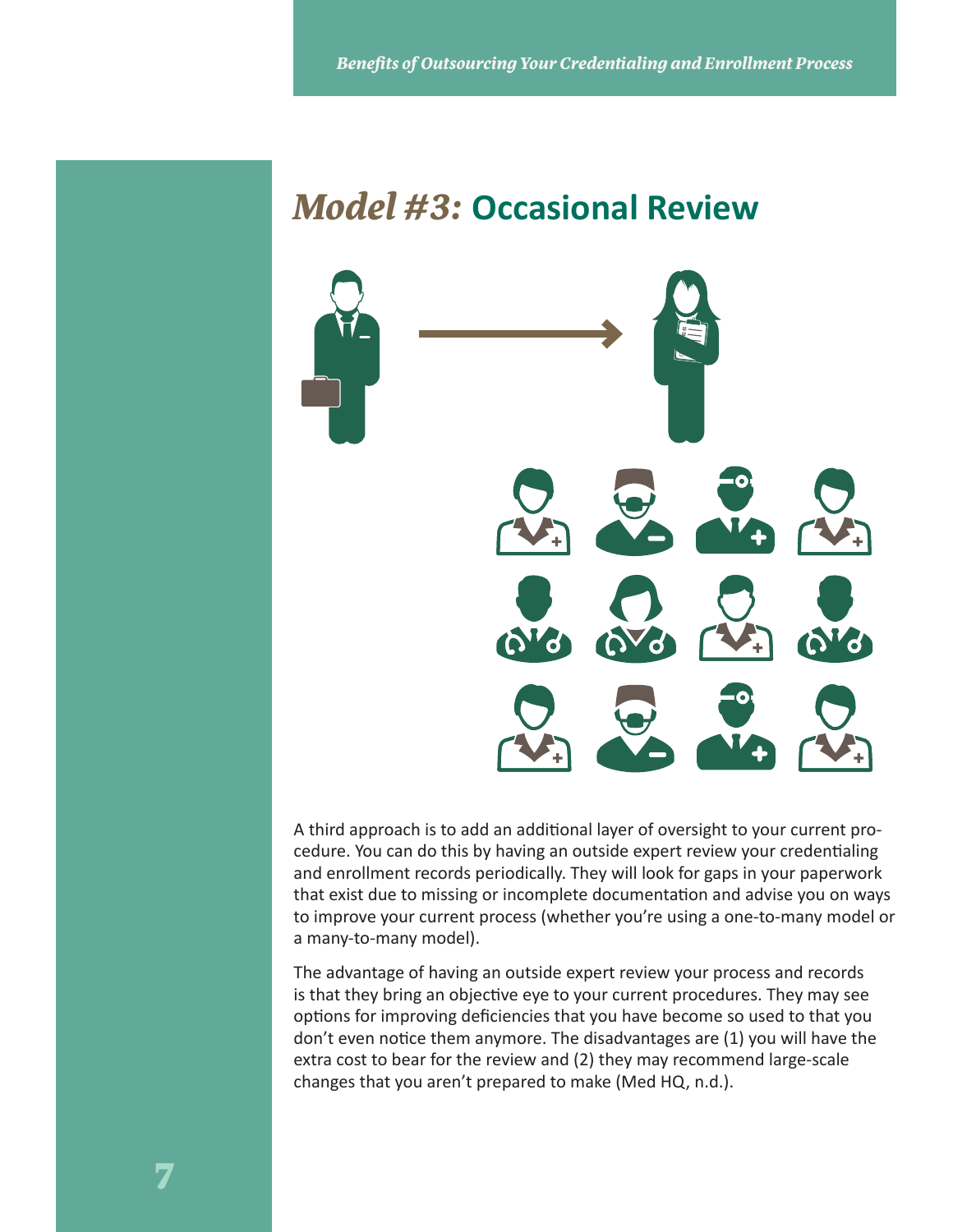# *Model #4:* **Outsourcing to an Expert**



The fourth model you can adopt is to outsource your credentialing and enrollment process to an expert company. This approach may appeal to you if the entire process has become so costly and burdensome that you just wish it would disappear.

The advantages of outsourcing your credentialing and enrollment are many. In fact, there are so many benefits that we'll examine them one-by-one in the next section. The only disadvantage is that you will have to pay the outside company for their services, but the truth is that **you will likely save far more money by outsourcing the process than the service itself will cost you.**

### **OUTSOURCING MAY BE YOUR BEST BET**

When it comes right down to it, outsourcing would appear to be the clear winner out of these four models for most medical practices.

The one-to-many model can work for a while if your practice is just starting out, but it's really not scalable and it's susceptible to the loss of tribal knowledge when one of your key credentialing people leaves.

The many-to-many model is great if you have the resources to make it work. For larger practices with healthy cash flow, this model makes sense. But most practices aren't in a position to utilize this approach.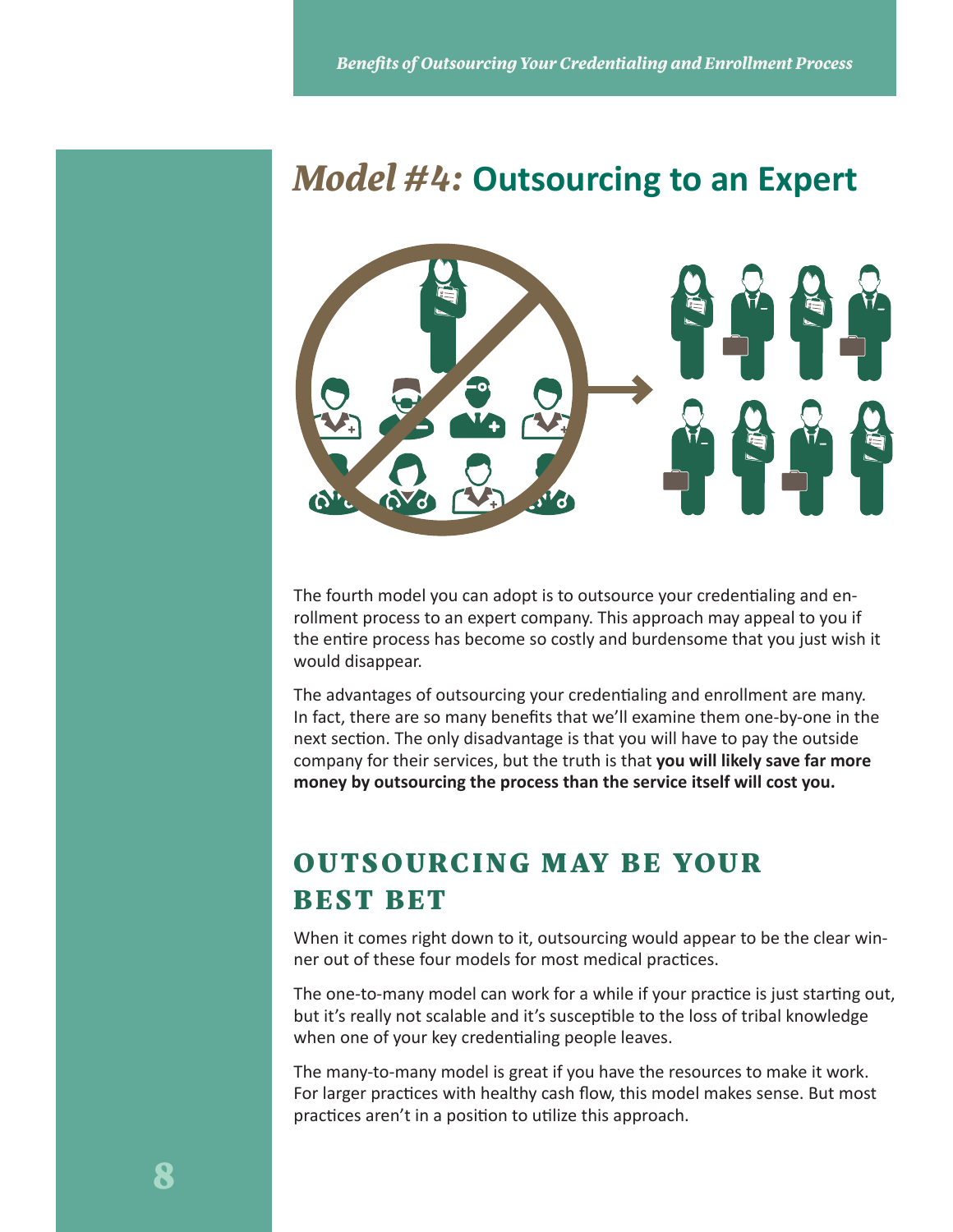The occasional review model can add a layer of oversight to either of the two models above, which can be valuable, but while it may catch some mistakes and suggest minor adjustments to your process, it won't fix major flaws in your current model.

Compared to these other three models, outsourcing your credentialing and enrollment process has very little downside while offering many benefits. Let's take a look at the benefits you might expect from outsourcing.



#### **BENEFITS OF OUTSOURCING**

A good credentialing and enrollment service offers your practice the following benefits:

*Outsourcing your credentialing and enrollment process has very little downside while offering many benefits.*



- **Reduced Administrative Costs:** When you outsource your credentialing and enrollment, many business expenses are reduced or eliminated—labor costs, advertising and interviewing costs, training costs, employee benefits costs, overtime costs, and paid time off costs, just to name a few. **In fact, typically, outsourcing reduces your business costs by 30-40% (STAT Med-Care, LLC, 2020).**
- *• Expertise and Focus:* When you outsource, the provider enrollment and credentialing experts integrate their workflow with yours and third-party billing staff. They are experts who can focus on the task because they have **no other duties,** meaning that your credentialing and enrollment gets the full attention it needs.
- *• Insider Knowledge:* An experienced company will have developed relationships with the payer's decision-makers, allowing them to skip middlemen and get things done more quickly and efficiently.
- *Less Lost Time:* **Medical credentialing and enrollment is an incredibly laborious process** that takes attention to detail and patience. At most medical practices, those tasked with this process have other duties, causing them to have to shift from one task to another frequently. An expert credentialing and enrollment company has the staff necessary to do the work and they are dedicated to this single job, allowing them to maintain focus and be more efficient with their time.
- *Registrations Taken Care Of:* One task your staff must do regularly is to register practitioners for the Council for Affordable Quality Healthcare (CAQH) database and keep those records updated. When you outsource your credentialing and enrollment, the company takes care of this task for you.
- *• Ongoing Monitoring:* **Incomplete or inaccurate applications can lead to delays in reimbursement and possibly to denied claims.** A good credentialing and enrollment company will regularly monitor both your contracts with payers and your enrollment forms to make sure all information is complete and accurate (Advantum Health, n.d.).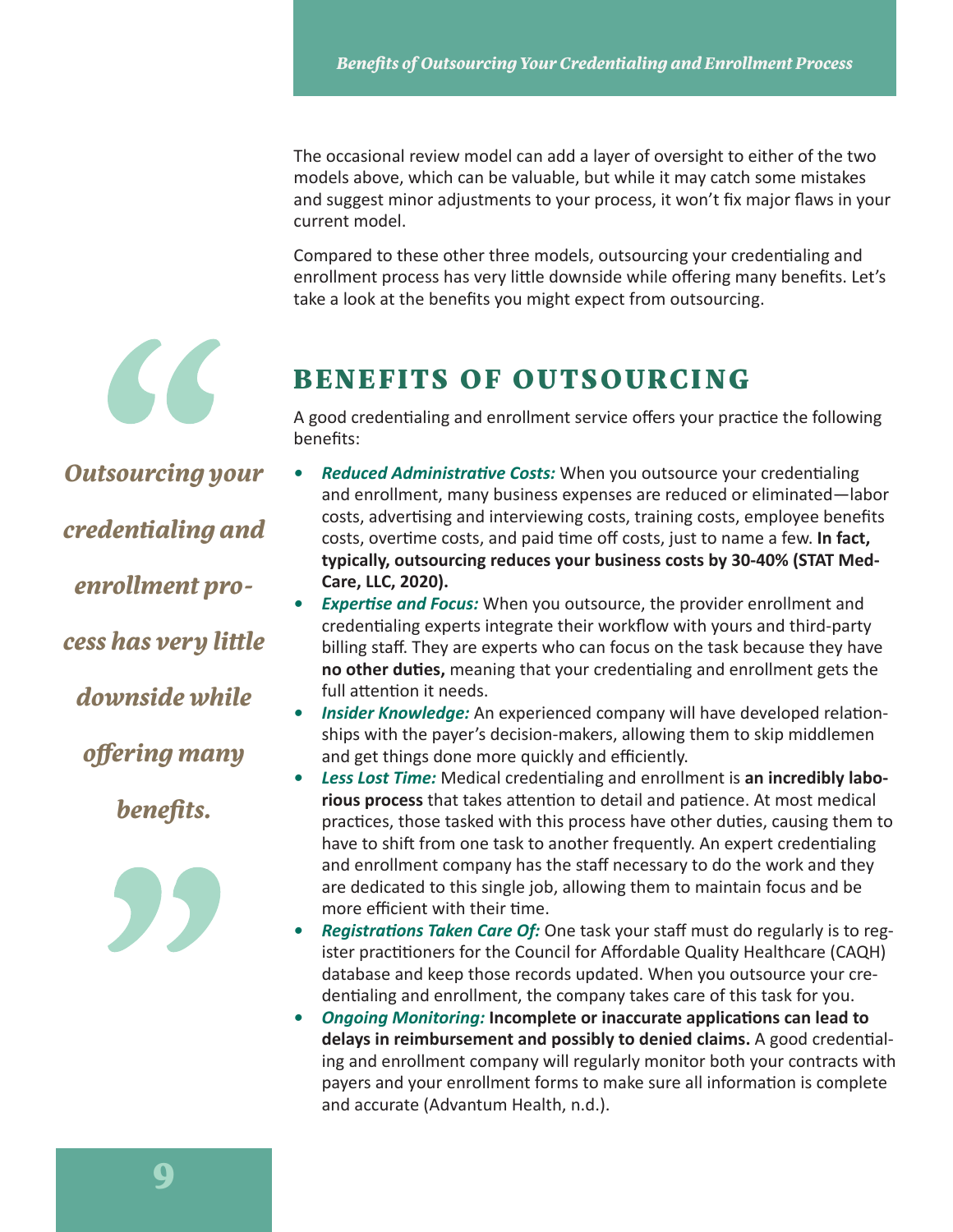$\overline{\mathcal{L}}$ 

*When you remove the burden of the paperwork involved with the* 

*credentialing and* 

*enrollment pro-*

*cess, your staff* 

*will be freed up* 

*to concentrate on* 

*patient care and* 

*satisfaction.*



- *Monitor Changes in Requirements:* The industry changes constantly, and state requirements, especially, are subject to frequent change. Keeping up with the changes is itself a full-time task. A good credentialing and enrollment company will stay on top of such changes and notify you if something needs to be modified.
- *Eliminate Errors and Denied Claims: Many medical practices today are* working just on the edge of profitability. **Denials can seriously impact your ability to maximize revenue.** A credentialing and enrollment expert can virtually eliminate denied claims.
- **Avoid Lawsuits:** If one of your staff members makes a mistake when doing background checks, the likelihood of malpractice lawsuits rises. Such suits can seriously damage your facility's reputation and bottom line. Credentialing and enrollment experts double- and triple-check the documentation to make sure everything is verified.
- *• Constant Communication:* A good credentialing and enrollment partner will communicate with you regularly and build a relationship with you so you always feel comfortable coming to them with questions or concerns.
- **Increased Revenues:** When you do your credentialing and enrollment inhouse, it's costly. You may be losing revenue due to mistakes and delays in the practitioner onboarding, credentialing, and/or enrollment stages. And, as noted above, if a practitioner provides services while not yet properly enrolled, those services will be written off. When you outsource the process, all these revenue "leaks" disappear.
- *Improved Patient Care and Increased Satisfaction:* **When you remove the** burden of the paperwork involved with the credentialing and enrollment process, **your staff will be freed up to concentrate on patient care and satisfaction.** And happy patients come back to you again and again, increasing your market share.

# **NEXT STEPS**

It should be clear from the extensive list of benefits in the section above that outsourcing your credentialing and enrollment process is the best approach for most medical practices.

That said, credentialing and enrollment providers are not all created equal. So, it's up to you to do your due diligence and make the best choice for your practice.

Use the checklist on the next page to make sure you're getting the highestquality work and the best value for your investment.

**10**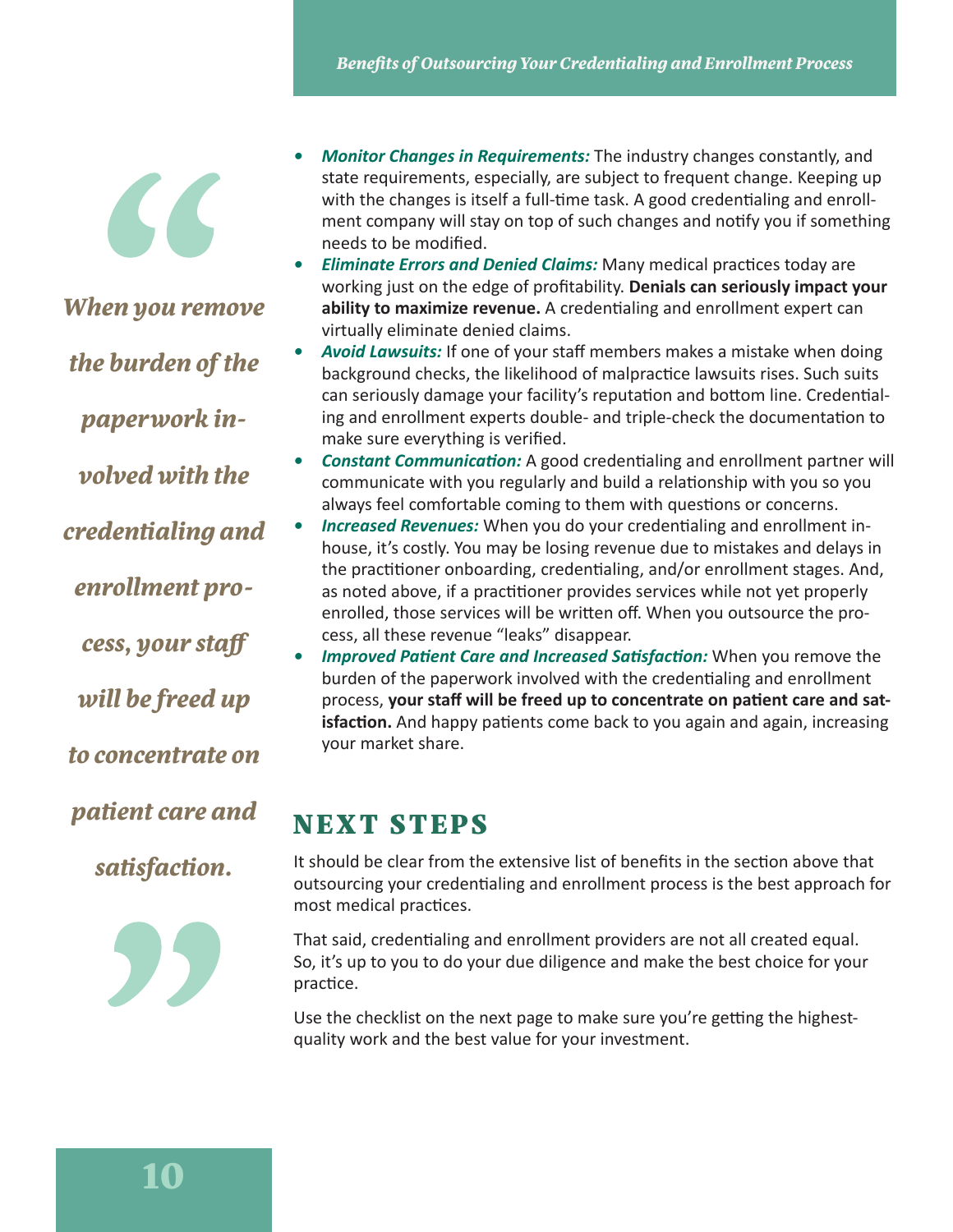#### **Checklist: Qualities of a Great Credentialing and Enrollment Partner**

- □ Has a large staff dedicated to credentialing and enrollment.
- □ The staff is experienced.
- $\Box$  Has established relationships with the decision makers in the various payer's offices.
- □ Registers practitioners for the CAQH database for you and keeps those records updated.
- □ Regularly monitors both contracts with payers and enrollment forms for accuracy.
- □ Monitors changes in state requirements and keeps you informed.
- $\Box$  Has a track record of eliminating denied claims.
- □ Stays on top of re-credentialing and re-enrollment dates and makes sure nothing lapses.
- $\Box$  Communicates frequently with both you and all payers.
- □ Is reasonably priced.
- $\Box$  Can provide proof that they consistently save clients more money than they cost.
- □ Can provide testimonials from other healthcare providers that their outsourcing services led indirectly to increased patient satisfaction.

Do your homework. Check out several credentialing and enrollment providers and compare them against the checklist above and against each other. Then make the choice that's right for you.

#### **SOURCES**

Advantum Health. (n.d.). *Common medical credentialing mistakes that cost time and money* [White paper]. Retrieved from https://advantumhealth.com/ common-medical-credentialing-mistakes/

Bailey Southwell & Co. (2018). *Credentialing: A BSC healthcare technology sector report.* Retrieved from https://www.baileysouthwell.com/wp-content/uploads/2018/01/Credentialing-A-BSC-Healthcare-Technology-Sector-Report.pdf

Becker's Hospital CFO Report. (2020). *The evolution of credentialing and provider enrollment.* Retrieved from https://www.beckershospitalreview.com/ finance/the-evolution-of-credentialing-and-provider-enrollment.html

Encompass Medical. (2018). *Think twice before making your medical staff office responsible for provider payer enrollment* [White paper]. Retrieved from https://encompassmedical.com/provider-payer-enrollment-medical-staffoffice-strategies/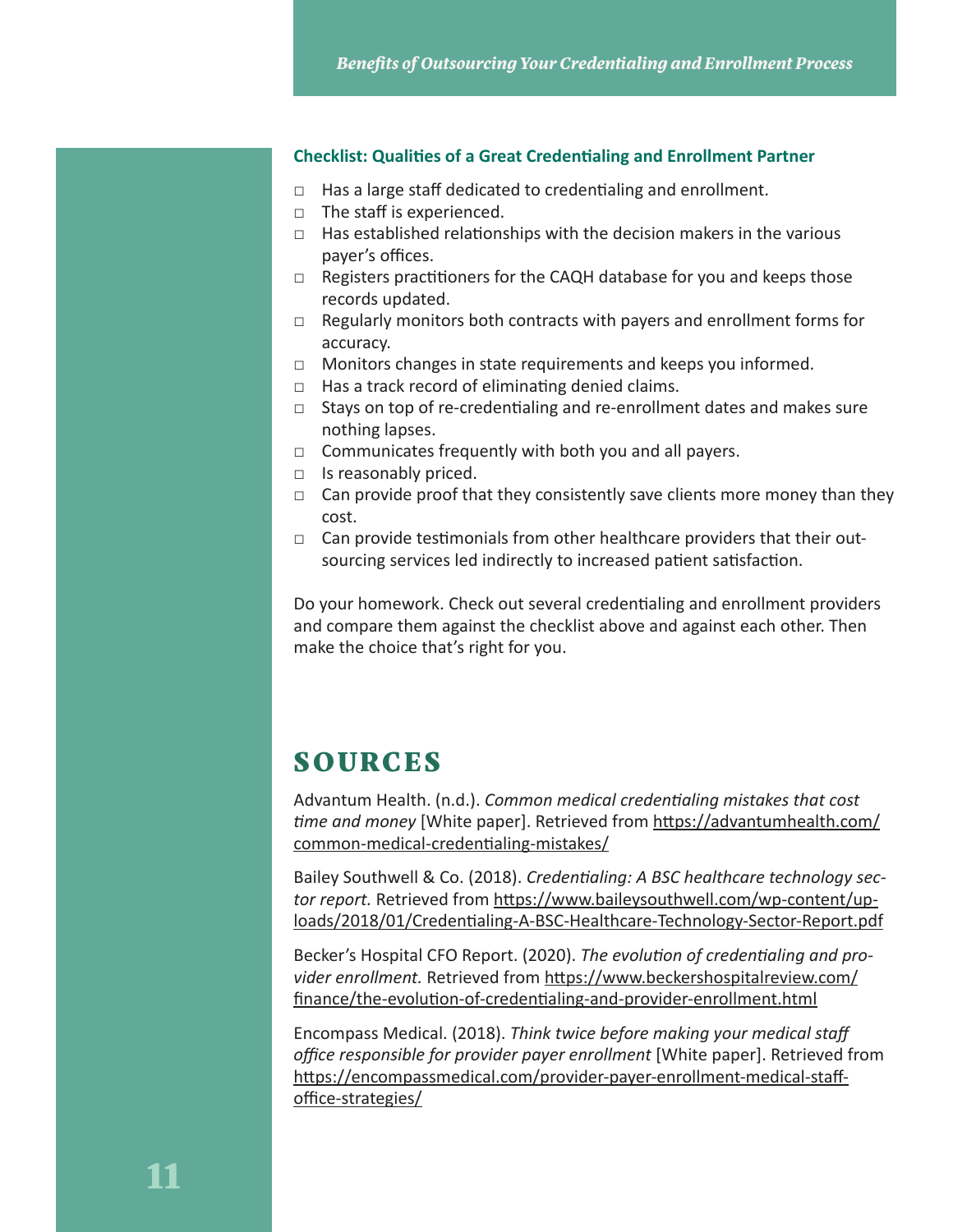Med HQ. (n.d.). *Overcoming four challenges surgery centers face in physician credentialing* [White paper]. Retrieved from https://ss-usa.s3.amazonaws. com/c/308442254/media/5908cd9a0b4e0/Overcoming%20Four%20Challenges%20white%20paper.pdf

Newport Credentialing Solutions. (2015). *Re-defining physician credentialing management strategies* [White paper]. Retrieved from https://newportcredentialing.com/wp-content/uploads/2015/09/Re-Defining-Physician-Credentialing-Management-Strategies.pdf

Santech Solution, Inc. (2013). *I enroll* [White paper]. Retrieved from http:// www.mysantech.com/pdf/I-Enroll-White-Paper-June-2013.pdf.

STAT MedCare, LLC. (2020). *Why should you outsource your provider enrollment*  and credentialing? [White paper.] Retrieved from https://statmedcaresolutions. com/outsource-your-provider-enrollment/

VerityStream. (2019). *2019 annual report on medical staff credential*ing. Retrieved from https://www.veritystream.com/docs/default-source/ annual-reports/2019-annual-report-on-medical-staff-credentialing.pdf?sfvrsn=a007489a\_14